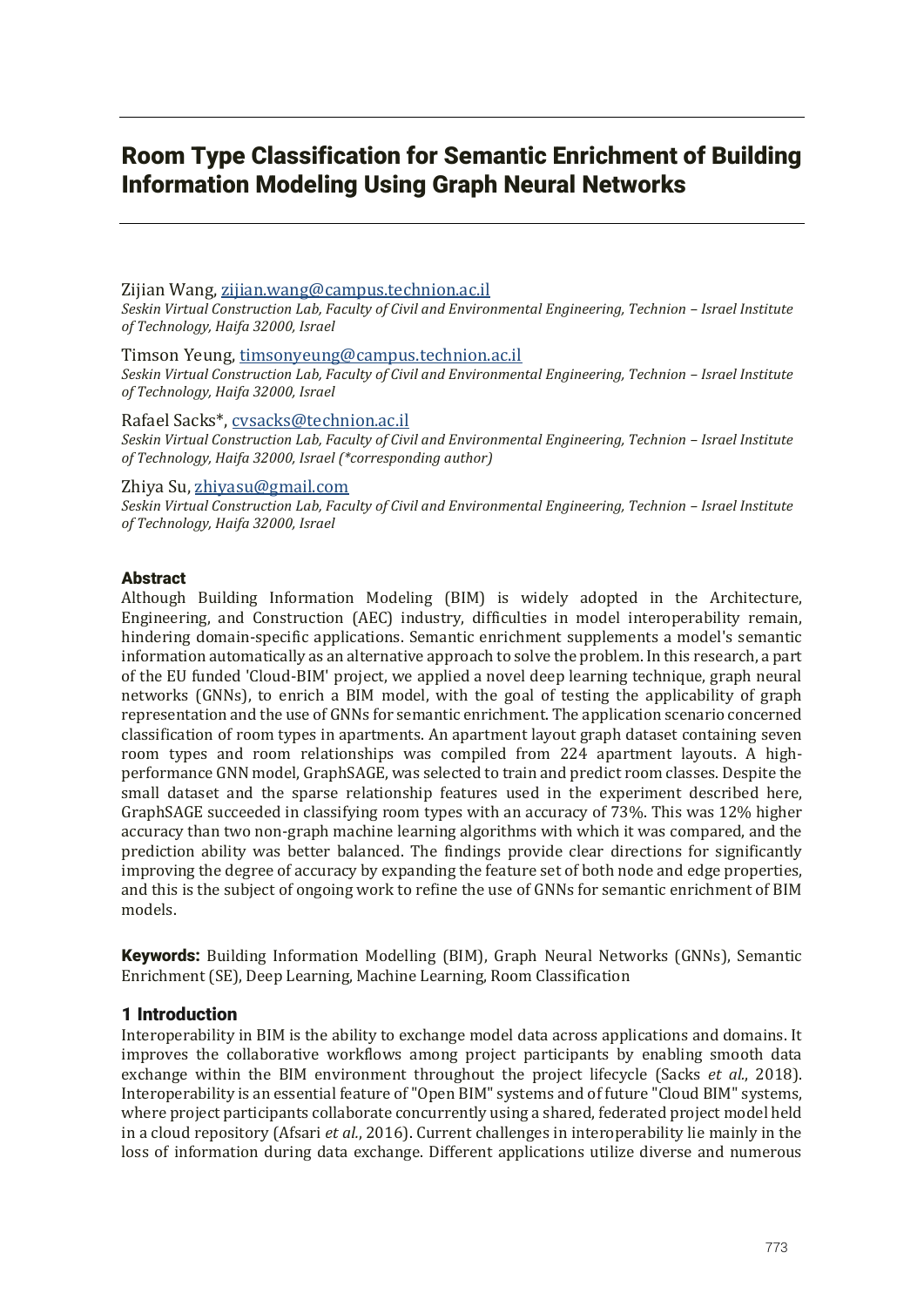information requirement specifications, and there is a lack of robust semi-automated or automated means to transfer domain knowledge.

Semantic enrichment refers to the automatic or semi-automatic addition of meaningful information to a building model through the extraction and interpretation of the explicit and implicit information in the model (Belsky *et al.*, 2016). SeeBIM 1.0, an early prototype software for semantic enrichment, was tested through application to precast concrete modeling (Belsky *et al.*, 2016) and design detailing for cost estimation (Aram, 2014). SeeBIM 1.0 demonstrated the feasibility of the semantic enrichment approach but faced limitations in the geometry approximation of complex shapes and the robustness of the IF-THEN rule sets (Sacks *et al.*, 2017). SeeBIM 2.0 removed these limitations by utilizing a BIM query language for spacial and topological operators and devising a robust rule compilation procedure that combined topological relationships and expert knowledge to generate unique identification strings for each object class (Ma et al., 2018).

All the previously discussed semantic enrichment approaches used rule-based inferencing, with explicit IF-THEN format rules collected from expert knowledge and experience. However, some problems, such as room function classification, do not lend themselves to rule inferencing (Bloch and Sacks, 2018). An alternative general approach is to enrich a model using machine learning (ML) algorithms, training models on labeled datasets (Neal, 2007). The selection of input features and the model architecture are integral to the performance of the models.

In this work, we explored a graph-based approach to semantic enrichment. In simple terms, a graph consists of nodes connected by edges, where nodes indicate objects and edges describe the relationships between nodes. As a non-Euclidean structured data format, graphs do not have a solid form. However, due to their ability to capture the underlying relationships among data, they have proven to be an effective medium for data storage, query, and analysis in academia and commerce (Scarselli *et al.*, 2009: Vicknair *et al.*, 2010).

Graph representation of building information is not a new concept. In the BIM field, researchers have explored the use of graph data models to perform data queries based on the Industrial Foundation Classes (IFC) schema (Ismail et al., 2017; Khalili & Chua, 2015; Tauscher et al., 2017) and performed pathfinding analysis using graph theory (Skandhakumar *et al.*, 2016). Graph theory has also been used to generate architectural floor plans (Wang *et al.*, 2018) and shape retrieval (Wessel *et al.*, 2008). Data mining was performed on the graph representation of building spaces using an unsupervised machine learning algorithm to extract spatial design knowledge from BIM data (Jin *et al.*, 2018). However, the full potential of graphs for BIM has yet to be appreciated yet, especially for the interoperability problem and semantic enrichment. Furthermore, progress in the development of graph neural networks (GNNs) and success in their application to previously challenging machine learning problems (e.g., natural language processing, chemical property prediction, online shopping recommendation tasks) suggest that there may be value in pursuing the application of GNNs to semantic enrichment of BIM model graphs.

#### 2 Aims and methods

This paper introduces GNNs as a data processing method to the field of BIM. We aim to explore GNNs application to the semantic enrichment process by assessing its general performance in the room type classification problem and by comparing it against other machine learning methods.

#### **2.1 Experiment design**

Our experiment used a self-labeled dataset of apartment room layouts based on floor plans obtained from Internet sources as described in Section 3.1. One GNN model and two other machine learning approaches were trained and compared using the same dataset. Each model went through a learning process of train-validate-test using the labeled dataset as input. All models̵ performance was measured and compared using their predictions on an evaluation dataset.

Our experiment has several limitations. First, the construction of the labeled dataset is a manual process that is prone to human errors of inconsistency or mislabeling as it relies on the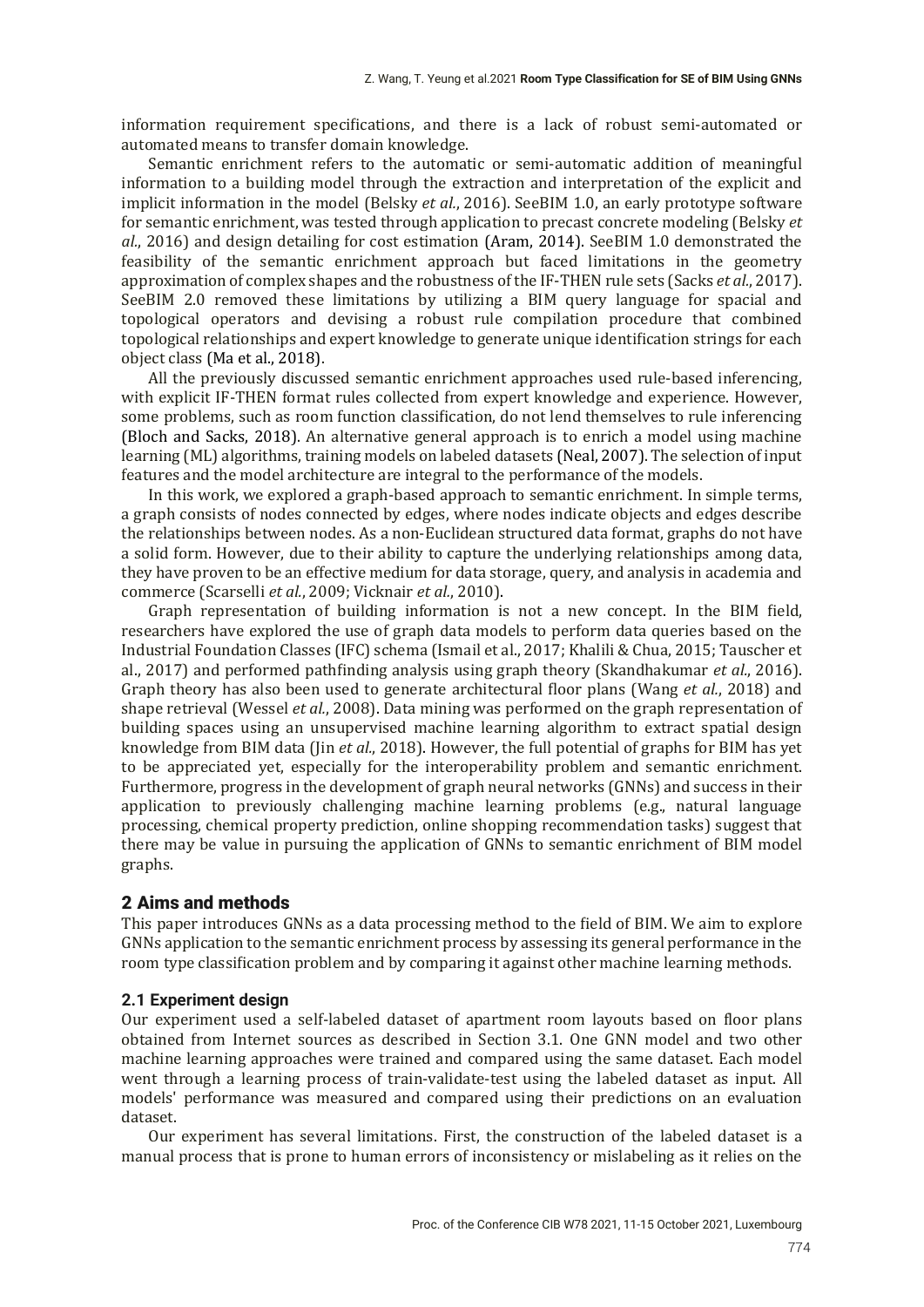judgment of the labeler. Our ongoing research aims to resolve this concern by automating the dataset construction process. Second, since GNNs are still regarded as a new field of research in the deep learning field, and needless to say also in the BIM field, this experiment's contribution to GNNs in BIM should be regarded as exploratory. Furthermore, the lack of a recognized open dataset for BIM ML research means that our models' performance cannot be directly compared with other existing approaches to ML-based semantic enrichment.

#### **2.2 Graph neural networks**

The application of deep learning has revolutionized many tasks, such as natural language processing (Nadkarni *et al.*, 2011) and object detection (Bochkovskiy *et al.*, 2020). All these algorithms were designed for data represented in a Euclidean space, i.e., a data table or an image. However, many datasets have an underlying structure that is a non-Euclidean space (Ritter, 1999). A graph is a typical non-Euclidean structured data format, consisting of nodes and edges without a fixed form (Zhou *et al.*, 2018). Recently, using deep learning approaches to process graphs has attracted the attention of researchers, and a new technique, graph neural networks, has appeared (Scarselli *et al.*, 2009).

GNNs contain two main categories distinguished by their embedding learning mechanics. The first is spatial-based GNNs, generating new embeddings by considering nodes' spatial relationships. For example, GraphSAGE (Hamilton *et al.*, 2017) calculates the target node embedding by its previous neighborhood nodes' features. Another GNN category applies spectral graph theory from the perspective of graph signal processing (Ma *et al.*, 2019). These are called spectral-based GNNs, like Graph Convolutional Networks (GCN) (Kipf and Welling, 2017).

The common factor of all GNN models is that they take the relationships among data into account during learning, while these are usually ignored or hardly represented by other data formats. Because of this, GNNs are better at processing relationship-related tasks. Indeed, there are three main tasks in the GNNs domain, including node classification, edge prediction, and graph classification. Each of them has been applied in practical scenarios with satisfying performance. For example, social media companies utilize GNNs to recommend potential friends (Guo and Wang, 2021), where people are nodes and their relationships are edges. Similarly, researchers predicted the properties of chemical compounds (Kipf and Welling, 2017), a graph classification task. Due to the successful application of GNNs, we expect that GNNs can solve many BIM-field problems because relationships between entities are a structural feature of all BIM models.

#### **2.3 Room type classifier**

The proposed framework of room type classification is presented in Figure 1. The input is apartment layout graphs, whose nodes represent the rooms and whose edges indicate the relationships between rooms. A GraphSAGE model is constructed in this experiment, containing four hidden SAGEConv layers with Relu activation function. The output is node prediction of



seven room types, including a kitchen, living room, dining room, bedroom, toilet, balcony, and **Figure 1.** The proposed framework of room type classification based on a four layer GraphSAGE model.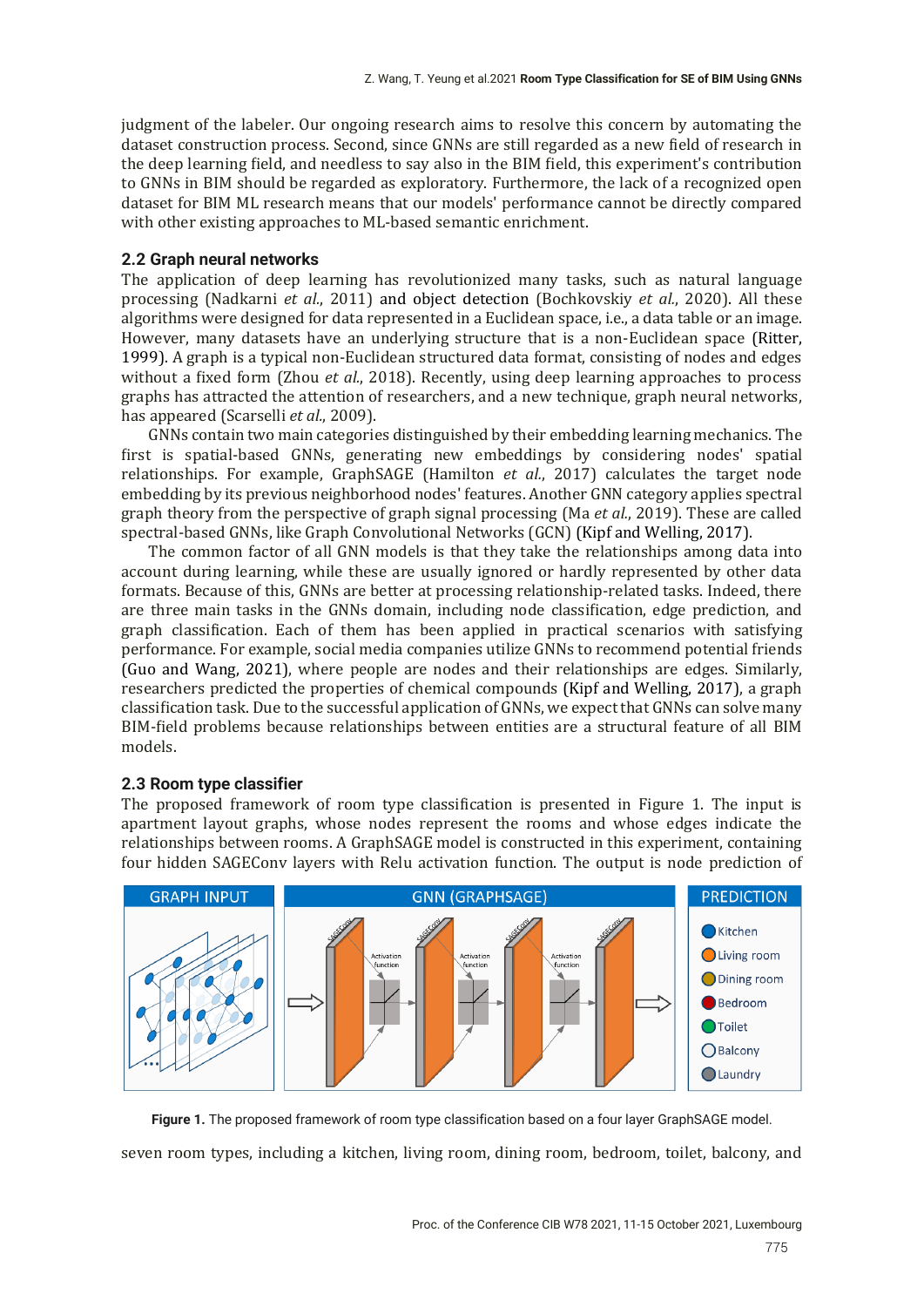laundry. The classes of each node are hidden before inputting to the model, and all nodes participate in the training process; therefore, the experiment is a supervised node classification task.

GraphSAGE is a general inductive algorithm that leverages node features information  $(e.g.,\)$ text attributes) to efficiently generate node embeddings for previously unseen data (Hamilton *et*) *al.*, 2017). Instead of training individual embeddings for each node, the basic principle in GraphSAGE for generating node embeddings is to sample and aggregate features from itself and local neighborhoods. Therefore, GraphSAGE mainly relies on relationships among neighborhood nodes. It is similar to the process in which a person would identify a room type from relationship information alone. For example, we would likely consider a room as a living room if it connects directly with all other rooms in an apartment.

The GraphSAGE embedding update procedure contains three steps. In detail, the target node samples the neighboring nodes that have a direct connection with the target node. Then, the neighbors are fed into an aggregator function to generate neighbor features. There are different ways to design an aggregator function (e.g., mean, pooling, LSTM, etc.). Where graphs are large (thousands of nodes or more), to improve the calculation efficiency, only a subset of neighboring nodes is used by the aggregator function. However, in the room type classification task, the number of neighbors is small, and therefore the aggregator function utilizes all neighboring nodes. Lastly, the features obtained from the neighboring nodes and the feature of the target node from the previous layer are input to an update function to generate a new embedding.

# 3 Experiment

## **3.1 Dataset**



**Figure 2.** Schematic diagram of graph representation for an apartment layout. The lefthand image is an apartment layout, and the righhand image is its graph. Each room is regarded as a node and the relationships between rooms are edges. Three different relationships – door, wall and virtual wal connection – are used for graph construction.

At the time of writing, no open repository of BIM apartment models was available. The datasets from earlier research applying machine learning to BIM models (such as on room type classification (Bloch and Sacks, 2018) and object classification (Koo *et al.*, 2019)) were not published on open platforms. A convenient approach to compile BIM graph datasets is to extract information from IFC files and store the data in graphs directly. Ismail et al.  $(2017)$  and Pauwels et al.  $(2016)$  designed and implemented parsers to transfer data from IFC files to construct graphs, although the graphs were not directly amenable to machine learning. Therefore, there are two significant obstacles when constructing an apartment layout graph dataset: a) no repository of apartment models and b) no suitable parser are available. Given these limitations, we simplified the data construction process, constructing and labeling graphs manually from layout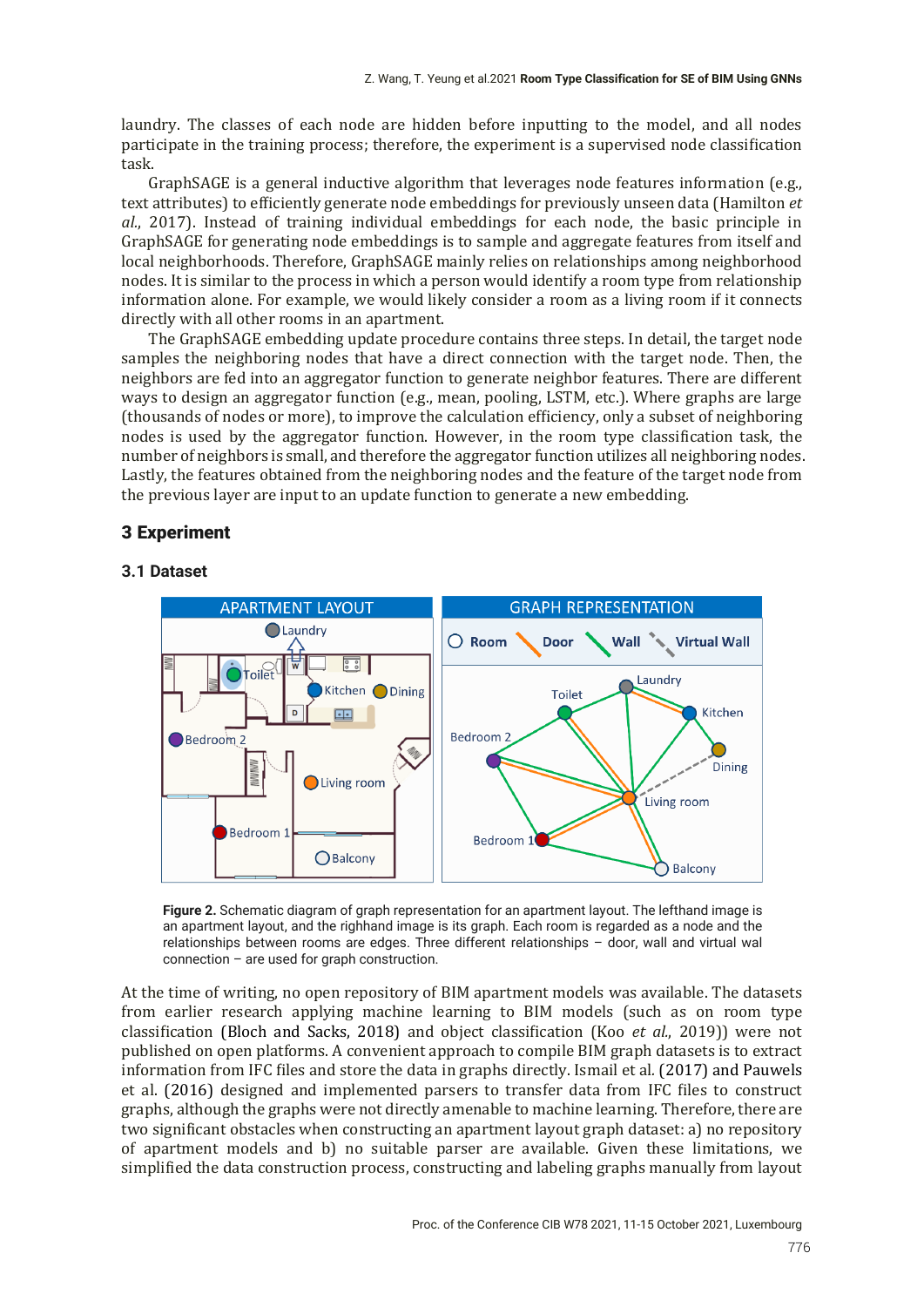images of apartments. Research assistants identified the room types as nodes and the relationships between rooms as edges based on their professional experience and knowledge, and constructed graphs as shown in Figure 2.

Over 200 graphs were constructed based on the apartment layout images from three different countries (UK, US and China) from the Internet. Seven main room classes were adopted. And three relationships between rooms inside an apartment were utilized to describe 1) whether there is a door to access from room A to room B  $\alpha$  (door connection), 2 whether there is a shared wall  $\alpha$  wall connection), and 3) where there are two independent spaces with no physical separation (virtual wall connection). Note that only relationships were adopted in this experiment; all other topological and geometrical features were ignored as the contribution of the relationships was the focus of the analysis. One reason is that the relationships between data are hard to be presented and calculated by other data formats and machine learning approaches, while the nature of GNNs is to consider the relationships between nodes. Relationships can theoretically be retrieved from or inferred from IFC files directly. It means that the procedure can be applied to BIM models after compiling a parser that converts IFC files to the desired graph format.

The statistics of the dataset are illustrated in Figure 3. The dataset includes 224 graphs, where 100 come from China and the other 124 are grouped as the UK and the US because apartments in these two countries have similar layouts. The seven main room types were selected as target prediction classes. The bedrooms had the most instances, 577 in total, while the laundry had the smallest number of occurrences, 64 and 81 respectively, in each of the sub-datasets.



**Figure 3.** Distribution of room types in the dataset.

#### **3.2 Training and testing**

The dataset was split into training, testing and validation subsets. The training and testing were done on a personal computer with an Intel 6-core i7 CPU (2.70 GHz) and 32.0 GB RAM. We adopted Adam optimizer and cross-entropy to calculate the loss, and set the learning rate at 0.005 and the training epoch at 200 (Shchur *et al.*, 2018). We adopted accuracy to measure the correctness performance during the testing phase, as shown in equation  $(1)$ , and the confusion matrix to present each class's predictive ability in the model.

$$
Accuracy = \frac{Number\ of\ correct\ predictions}{Number\ of\ predictions} \tag{1}
$$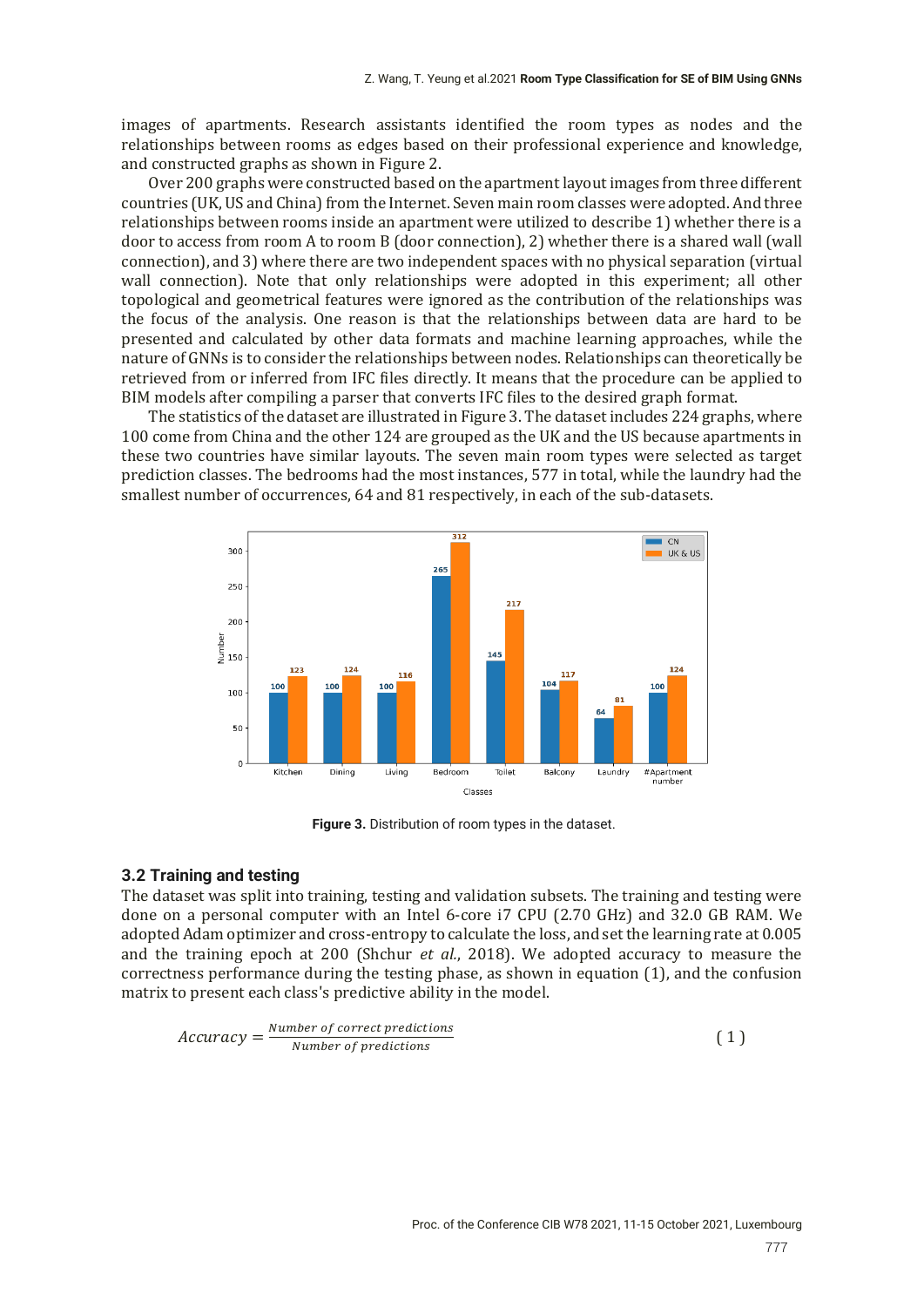# 4 Results and discussion

#### **4.1 GraphSAGE results**



**Figure 4.** GraphSAGE results. (a) The t-SNE visualization of node embeddings in the last layer of the GraphSAGE model. (b) Confusion matrix and accuracy.

The feature embedding learned by the model can also be investigated quantitively, and therefore we provide a visualization of the t-SNE (van der Maaten and Hinton, 2008) used to degrade highdimensional embeddings in the last layer of GraphSAGE into a two-dimensional map, as shown in Figure 4 (a). Each color presents a room class. The top right three classes, kitchen, living, and dining, are almost clearly differentiated, demonstrating that the model already has the ability to distinguish among them. The bedroom class, shown by brown points scattered in the lower left quadrant of the chart, has an accuracy of 87.5%. In contrast, toilet, balcony, and laundry classes were misclassified to the bedroom class and distributed around it.

The performance is also reflected in the confusion matrix shown in Figure 4 (b). Although the first four classes have an accuracy of over 80%, the last three classes cannot be distinguished. In detail, 40%, 27%, and 23% of the toilet, balcony, and laundry class instances were classified incorrectly as bedrooms. Furthermore, these three classes have a high probability of being misclassified as one of the other two classes. For example, 29% and 7% of balcony instances were classified as a toilet or a laundry, respectively. One reason may be that the three classes connect to the living room by door and wall connections with similar feature patterns, and they have fewer edges than living and bedroom classes.

Generally speaking, GraphSAGE accurately classified kitchen, living, dining, and bedroom classes, while its performance with the other classes was relatively poor. We emphasize that in this experiment, only relationships were used as the features for learning, and these were a limited set of the characteristics of entities in the model. The levels of accuracy achieved are considered reasonable as it is challenging even for a person to classify a room type based solely on the three relationships.

#### **4.2 Comparison with machine learning algorithms**

We also selected two machine learning algorithms to compare the performance, including a decision tree (Smola and Schölkopf, 2004) and a support vector machine (Song and Lu, 2015). The two models were trained based on the same dataset with the same features. We fine-tuned their hyperparameters (e.g., learning rate, epochs) to achieve their best performance under this dataset. The test results are listed in Table 1.

The two models achieved accuracies of 55.9% and 57.9% respectively. These results are around 15% lower than those achieved using GraphSAGE. For the decision tree model, although the accuracy of the kitchen class was over 80%, many other class instances were misclassified as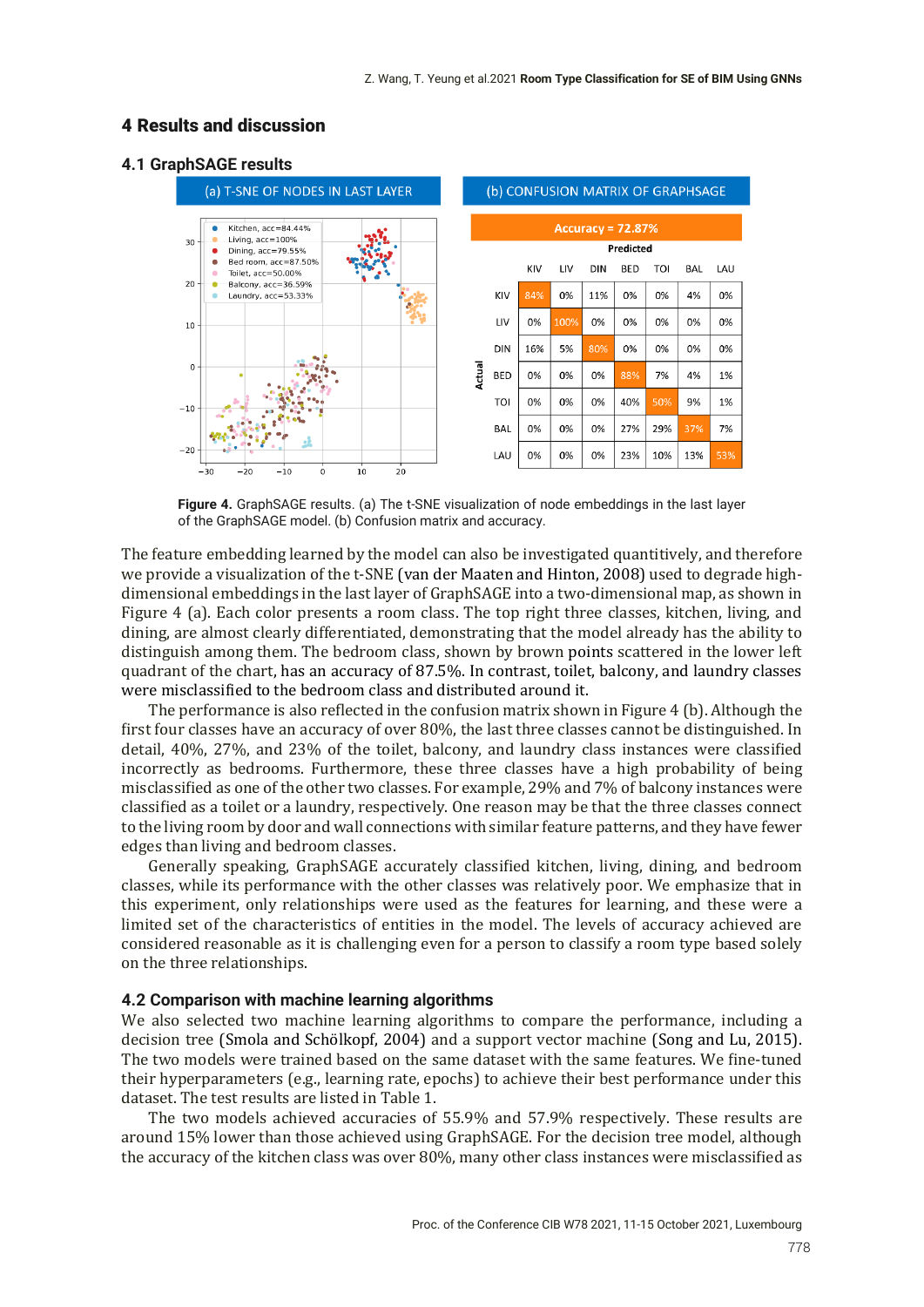kitchens. For example, a majority of the living room instances (58%) were wrongly predicted as a kitchen. Even worse, the accuracy of toilet, balcony, and laundry classes was under 50%, where most instances were output as a bedroom. A similar situation also happens to the SVM model. In contrast, only the balcony's accuracy was under 50% in the GraphSAGE model, and most classes achieved an accuracy of over 80%. After analysis, it is clear that GraphSAGE has higher accuracy and a more balanced ability to classify similar classes when compared with the two machine learning approaches.

| Model                   |        | <b>Decision Tree</b> |          |          |             |             |             |             |             |  | <b>Support Vector Machine</b> |          |             |            |             |            |                |  |
|-------------------------|--------|----------------------|----------|----------|-------------|-------------|-------------|-------------|-------------|--|-------------------------------|----------|-------------|------------|-------------|------------|----------------|--|
| Accuracy                |        | 55.84%               |          |          |             |             |             |             |             |  | 57.87%                        |          |             |            |             |            |                |  |
|                         |        | Predicted            |          |          |             |             |             |             |             |  | Predicted                     |          |             |            |             |            |                |  |
|                         |        |                      | KIV      | LIV      | <b>DIN</b>  | <b>BED</b>  | TOI         | <b>BAL</b>  | LAU         |  | KIV                           | LIV      | <b>DIN</b>  | <b>BED</b> | TOI         | <b>BAL</b> | LAU            |  |
| <b>Confusion Matrix</b> | Actual | KIV                  | 83%      | 7%       | 3%          | 7%          | $\mathbf 0$ | 0           | 0           |  | 86%                           | 7%       | $\mathbf 0$ | 7%         | $\mathbf 0$ | 0          | $\mathbf 0$    |  |
|                         |        | LIV                  | 58%      | 39%      | 3%          | $\mathbf 0$ | 0           | 0           | 0           |  | 52%                           | 47%      | 2%          | $\Omega$   | $\Omega$    | $\Omega$   | $\Omega$       |  |
|                         |        | <b>DIN</b>           | 0        | 0        | 100%        | $\mathbf 0$ | $\mathbf 0$ | 0           | 0           |  | 0                             | 0        | 100%        | 0          | $\mathbf 0$ | 0          | 0              |  |
|                         |        | <b>BED</b>           | 1%       | $\Omega$ | $\mathbf 0$ | 68%         | 21%         | 9%          | 1%          |  | $\Omega$                      | $\Omega$ | $\Omega$    | 64%        | 25%         | 11%        | $\Omega$       |  |
|                         |        | TOI                  | $\Omega$ | $\Omega$ | $\Omega$    | 47%         | 34%         | 12%         | 7%          |  | 0                             | $\Omega$ | $\Omega$    | 41%        | 47%         | 12%        | $\Omega$       |  |
|                         |        | <b>BAL</b>           | $\Omega$ | $\Omega$ | $\Omega$    | 50%         | 9%          | 41%         | $\mathbf 0$ |  | $\Omega$                      | $\Omega$ | $\Omega$    | 25%        | 34%         | 41%        | $\mathbf 0$    |  |
|                         |        | LAU                  | $\Omega$ | $\Omega$ | $\Omega$    | 33%         | 58%         | $\mathbf 0$ | 8%          |  | 0                             | 0        | $\Omega$    | 13%        | 88%         | $\Omega$   | $\overline{0}$ |  |

**Table 1.** Performance of the state-of-the-art ML algorithms for room classification.

# 5 Conclusion

The main contributions of this paper are the following:

- Application of a new deep learning technique, graph neural networks, to BIM models expressed as graphs. GNNs consider the relationships between data, which are usually ignored by other data formats. Due to this natural mechanism, GNNs have the potential to solve challenging problems in BIM where relationships among entities play an essential role.
- Compilation of an apartment room function and relationship dataset and its use to illustrate how to apply GNNs in a BIM context. The experiment results showed that GraphSAGE achieved 73% accuracy using the dataset and only using sparse node features.
- Comparison of the GNN model with two machine learning algorithms under the same dataset and same features. GraphSAGE performed better than the other two machine learning approaches, with 15% higher accuracy.

The presented research is only a first step in applying GNNs to BIM models. In future work, we think it is worthwhile to explore the following three aspects:

- Although four of the classes' performance in the GraphSAGE model is acceptable, the other three class predictions still have much room for improvement. One direction is to improve the model's prediction ability on all classes and have a more balanced performance.
- We propose to do this by adapting the algorithm to consider edge features as well as node features. Current GNN models can only process node features because node-classification open datasets do not have edge features. Yet edge features are necessary when building BIM graph datasets. Constructing an improved GNN model that can take both node and edge features into account can fill in the gap and improve the performance, in this and, presumably, in other similar problems.
- Compilation and publication in the public domain of an open BIM graph dataset. Publishing an extensive BIM graph dataset will allow others to seek better GNN type solutions.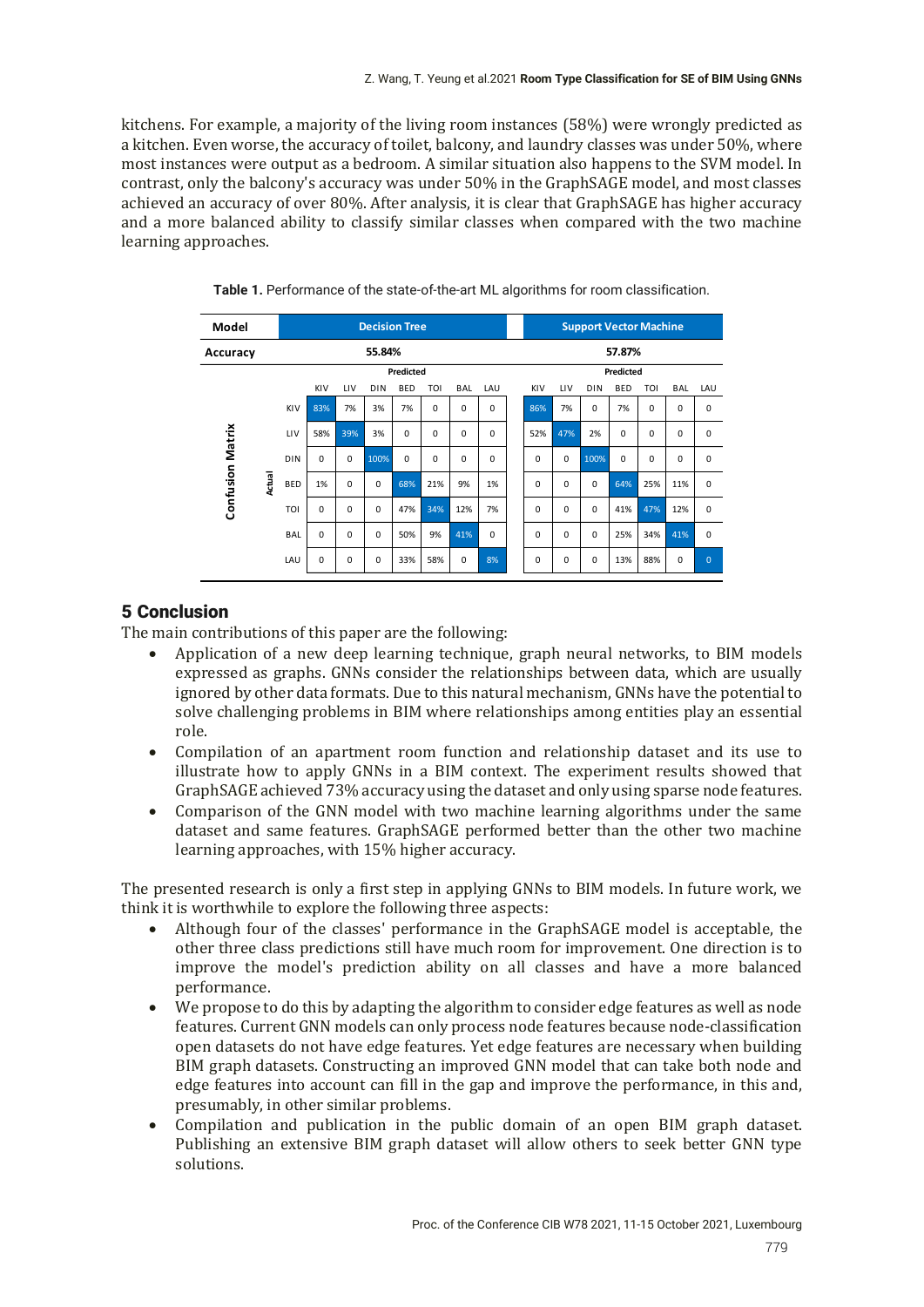## Acknowledgments

This work is part of the Cloud-based Building Information Modelling (CBIM) project, a European Training Network. The CBIM project receives funding from the European Union's Horizon 2020 research and innovation programme under the Marie Skłodowska-Curie grant with agreement Νο 860555.

## References

- Afsari, K., Eastman, C. and Shelden, D. (2016), "Cloud-Based BIM Data Transmission: Current Status and Challenges", *ISARC 2016 - 33rd International Symposium on Automation and Robotics in Construction*, pp. 1073–1080.
- Aram, S. (2014), *A Knowledge-Based System Framework For Semantic Enrichment And Automated Detailed Design In The Aec Projects*, PhD Thesis, Georgia Institute of Technology, Atlanta, available at: https://smartech.gatech.edu/handle/1853/53496.
- Belsky, M., Sacks, R. and Brilakis, I. (2016), "Semantic Enrichment for Building Information Modeling", *Computer-Aided Civil and Infrastructure Engineering*, Vol. 31 No. 4, pp. 261–274.
- Bloch, T. and Sacks, R. (2018), "Comparing machine learning and rule-based inferencing for semantic enrichment of BIM models", *Automation in Construction*, Elsevier, Vol. 91 No. July 2017, pp. 256– 272.
- Bochkovskiy, A., Wang, C.-Y. and Liao, H.-Y.M. (2020), "YOLOv4: Optimal Speed and Accuracy of Object Detection", *ArXiv*, available at: http://arxiv.org/abs/2004.10934 (accessed 13 May 2020).
- Guo, Z. and Wang, H. (2021), "A Deep Graph Neural Network-Based Mechanism for Social Recommendations", *IEEE Transactions on Industrial Informatics*, IEEE Computer Society, Vol. 17 No. 4, pp. 2776–2783.
- Hamilton, W.L., Ying, R. and Leskovec, J. (2017), "Inductive representation learning on large graphs", *Advances in Neural Information Processing Systems*, Vol. 2017-Decem, pp. 1025–1035.
- Ismail, A., Nahar, A. and Scherer, R. (2017), *Application of Graph Databases and Graph Theory Concepts for Advanced Analysing of BIM Models Based on IFC Standard*, *Digital Proceedings of the 24th EG-ICE International Workshop on Intelligent Computing in Engineering 2017*, available at: (accessed 4 April 2021).
- Jin, C., Xu, M., Lin, L. and Zhou, X. (2018), "Exploring BIM Data by Graph-based Unsupervised Learning", *ICPRAM 2018 - Proceedings of the 7th International Conference on Pattern Recognition Applications and Methods*, Vol. 2018-Janua No. Icpram, pp. 582–589.
- Khalili, A. and Chua, D.K.H. (2015), "IFC-based graph data model for topological queries on building elements", *Journal of Computing in Civil Engineering*, Vol. 29 No. 3, pp. 1–14.
- Khalili, A. and Chua, D.K.H. (2016), *Generic BIM Queries Based on the IFC Object Model Using Graph Theory*, *Journal of Computing in Civil Engineering*, Vol. 29, available at: http://ascelibrary.org/doi/10.1061/%28ASCE%29CP.1943-5487.0000331 (accessed 14 February 2021).
- Kipf, T.N. and Welling, M. (2017), "Semi-supervised classification with graph convolutional networks", *5th International Conference on Learning Representations, ICLR 2017 - Conference Track Proceedings*, available at: http://arxiv.org/abs/1609.02907 (accessed 26 January 2021).
- Koo, B., La, S., Cho, N.W. and Yu, Y. (2019), "Using support vector machines to classify building elements for checking the semantic integrity of building information models", *Automation in Construction*, Elsevier B.V., Vol. 98, pp. 183–194.
- Ma, L., Sacks, R., Kattel, U. and Bloch, T. (2018), "3D Object Classification Using Geometric Features and Pairwise Relationships", *Computer-Aided Civil and Infrastructure Engineering*, Blackwell Publishing Inc., Vol. 33 No. 2, pp. 152–164.
- Ma, Y., Hao, J., Yang, Y., Li, H., Jin, J. and Chen, G. (2019), "Spectral-based graph convolutional network for directed graphs", *ArXiv*, 21 July, available at: http://arxiv.org/abs/1907.08990 (accessed 16 February 2021).
- van der Maaten, L. and Hinton, G. (2008), "Visualizing data using t-SNE", *Journal of Machine Learning Research*, Vol. 9, pp. 2579–2625.
- Nadkarni, P.M., Ohno-Machado, L. and Chapman, W.W. (2011), "Natural language processing: an introduction", *Journal of the American Medical Informatics Association*, Vol. 18 No. 5, pp. 544– 551.
- Neal, R.M. (2007), "Pattern Recognition and Machine Learning", *Technometrics*, Springer New York, NY, USA, Vol. 49 No. 3, pp. 366–366.